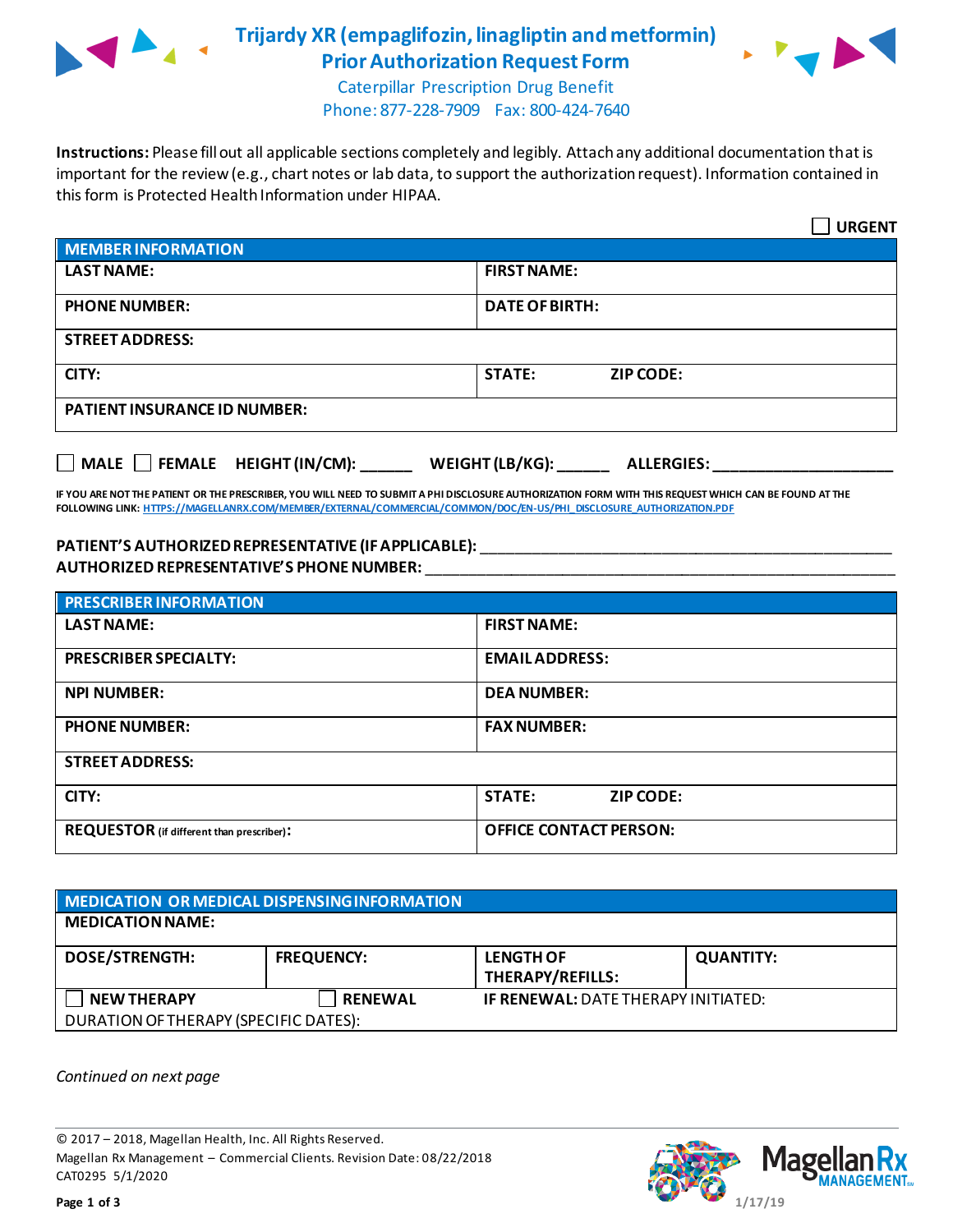

**Trijardy XR (empaglifozin, linagliptin and metformin) Prior Authorization Request Form**



Caterpillar Prescription Drug Benefit Phone: 877-228-7909 Fax: 800-424-7640

| MEMBER'S LAST NAME: ________________________________                                                                                                                                                                                                                                                                                                                                                                                                                                                                                                                                                                                                  | MEMBER'S FIRST NAME:                                                                                              |                                                       |  |  |
|-------------------------------------------------------------------------------------------------------------------------------------------------------------------------------------------------------------------------------------------------------------------------------------------------------------------------------------------------------------------------------------------------------------------------------------------------------------------------------------------------------------------------------------------------------------------------------------------------------------------------------------------------------|-------------------------------------------------------------------------------------------------------------------|-------------------------------------------------------|--|--|
|                                                                                                                                                                                                                                                                                                                                                                                                                                                                                                                                                                                                                                                       | 1. HAS THE PATIENT TRIED ANY OTHER MEDICATIONS FOR THIS CONDITION?   YES (if yes, complete below)                 | <b>NO</b>                                             |  |  |
| <b>MEDICATION/THERAPY (SPECIFY</b><br>DRUG NAME AND DOSAGE):                                                                                                                                                                                                                                                                                                                                                                                                                                                                                                                                                                                          | <b>DURATION OF THERAPY (SPECIFY</b><br>DATES):                                                                    | <b>RESPONSE/REASON FOR</b><br><b>FAILURE/ALLERGY:</b> |  |  |
| <b>2. LIST DIAGNOSES:</b>                                                                                                                                                                                                                                                                                                                                                                                                                                                                                                                                                                                                                             |                                                                                                                   | <b>ICD-10:</b>                                        |  |  |
| □ Type-II Diabetes<br>□ Type-II Diabetes (with established cardiovascuar disease)<br>□ Other diagnosis: ____________________ICD-10__________________________________                                                                                                                                                                                                                                                                                                                                                                                                                                                                                  | 3. REQUIRED CLINICAL INFORMATION: PLEASE PROVIDE ALL RELEVANT CLINICAL INFORMATION TO SUPPORT A                   |                                                       |  |  |
| PRIOR AUTHORIZATION.                                                                                                                                                                                                                                                                                                                                                                                                                                                                                                                                                                                                                                  |                                                                                                                   |                                                       |  |  |
| <b>Clinical Information:</b>                                                                                                                                                                                                                                                                                                                                                                                                                                                                                                                                                                                                                          |                                                                                                                   |                                                       |  |  |
| Does the patient have an estimated glomerular filtration rate greater than 45 mL/min/1.73 m <sup>2</sup> ?<br>$\Box$ Yes $\Box$ No (please provide documentation)                                                                                                                                                                                                                                                                                                                                                                                                                                                                                     |                                                                                                                   |                                                       |  |  |
| Is the patient on dialysis? $\Box$ Yes $\Box$ No                                                                                                                                                                                                                                                                                                                                                                                                                                                                                                                                                                                                      |                                                                                                                   |                                                       |  |  |
| Is the patient's most recent hemoglobin A1c greater than or equal to 7%?<br>$\Box$ Yes $\Box$ No (please provide documentation)                                                                                                                                                                                                                                                                                                                                                                                                                                                                                                                       |                                                                                                                   |                                                       |  |  |
| Does the patient's most recent hemoglobin A1c equal 7 to 10.5%, inclusive?<br>$\Box$ Yes $\Box$ No (please provide documentation)                                                                                                                                                                                                                                                                                                                                                                                                                                                                                                                     |                                                                                                                   |                                                       |  |  |
|                                                                                                                                                                                                                                                                                                                                                                                                                                                                                                                                                                                                                                                       | Is the patient's BMI 45 kg/m <sup>2</sup> or less? $\Box$ Yes $\Box$ No (please provide documentation)            |                                                       |  |  |
| Is the patient currently on metformin? $\Box$ Yes $\Box$ No                                                                                                                                                                                                                                                                                                                                                                                                                                                                                                                                                                                           |                                                                                                                   |                                                       |  |  |
| Is the patient currently on, failed treatment with, had an intolerance to, has a true medical contraindication (such<br>as a high risk for falls, will take warfarin with, a serum creatinine level exceeding 1.8mg/dL, an estimated GFR level<br>less than 30mL/min/1.73 m <sup>2</sup> , a history of Stevens-Johnson syndrome, a history of sulfa-induced toxic epidermal<br>necrolysis or a history of sulfa allergy) to a sulfonylurea, a meglitinide, or insulin?<br>$\Box$ Yes $\Box$ No (please provide documentation)                                                                                                                        |                                                                                                                   |                                                       |  |  |
| Is the patient's medical history positive for any of the following: MI, Stroke, Imaging showing single-vessel or multi-<br>vessel coronary artery disease, previous coronary revascularization procedure, positive cardiac stress test, hospital<br>admission for unstable angina, Occlusive peripheral arterial disease (defined as limb revascularization procedure,<br>limb or foot amputation due to circulatory insufficiency, imaging or non-invasive study showing evidence of more<br>than 50% stenosis in an artery and/or ankle: brachial index equaling less than 0.9 in an ankle)?<br>$\Box$ Yes $\Box$ No (please provide documentation) |                                                                                                                   |                                                       |  |  |
| $\Box$ Yes $\Box$ No                                                                                                                                                                                                                                                                                                                                                                                                                                                                                                                                                                                                                                  | Has the patient failed to reach HbA1c goal when treated with the individual components of Trijardy XR separately? |                                                       |  |  |

<sup>© 2017</sup> – 2018, Magellan Health, Inc. All Rights Reserved. Magellan Rx Management – Commercial Clients. Revision Date: 08/22/2018 CAT0295 5/1/2020